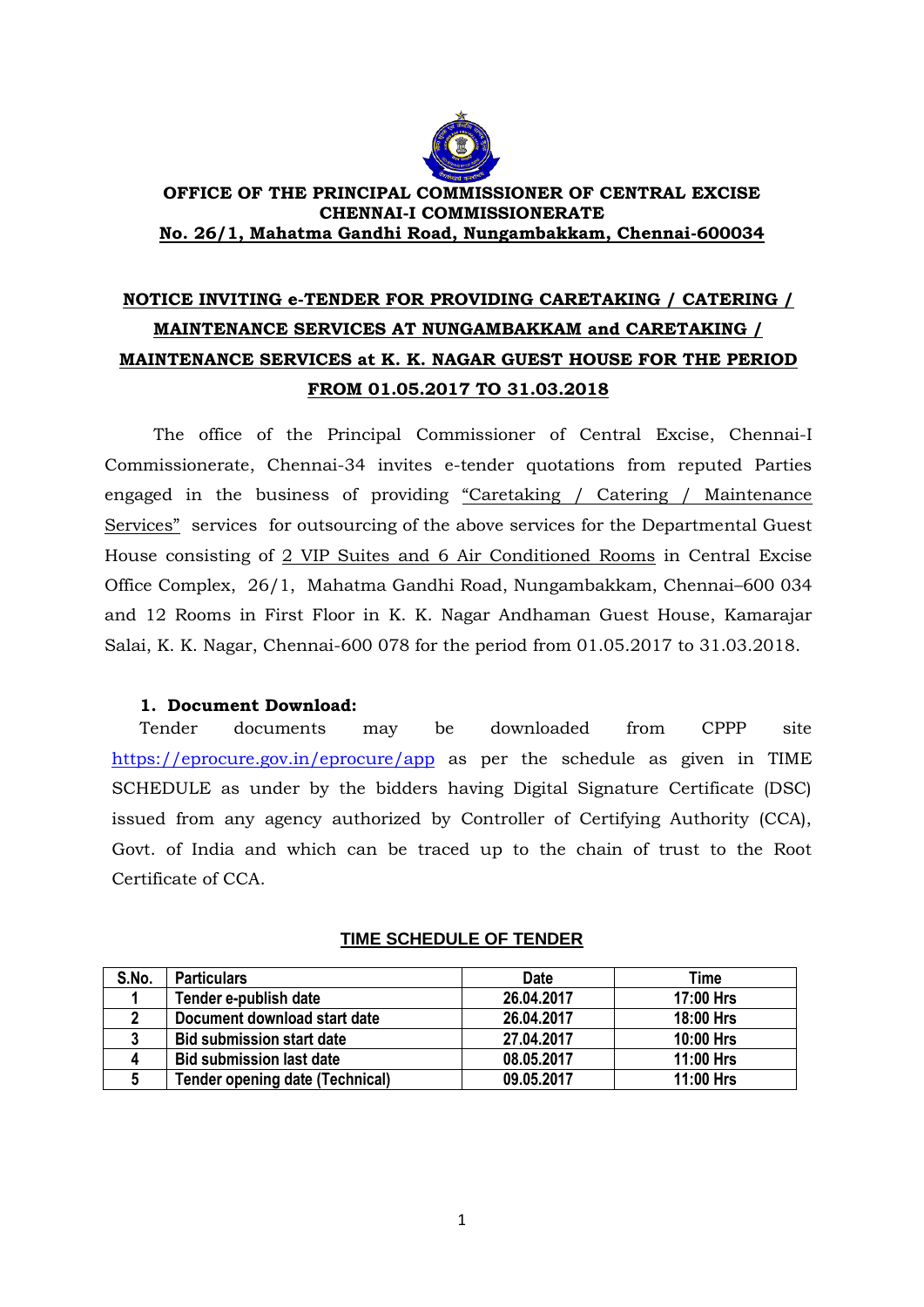### **2. Bid Submission:**

- i. Bids shall be submitted online only at CPPP website: <https://eprocure.gov.in/eprocure/app> Tenderer/Contractor are advised to follow the instructions "Instructions to Bidder for Online Bid Submission" provided in the Annexure V for online submission of bids.
- ii. Bid documents may be scanned with 100 dpi with black and white option which helps in reducing size of the scanned document.

**3**. Not more than one tender shall be submitted by one contactor or contractors having business relationship. Under no circumstance will father and his son(s) or other close relations who have business relationship with one another (i.e when one or more partner(s)/director(s) are common) be allowed to tender for the same contract as separate competitors. A breach of this condition will render the tenders of both parities liable to rejection.

4. Tenderer who has downloaded the tender from the Central Public Procurement Portal (CPPP) website [https://eprocure.gov.in/eprocure/app,](https://eprocure.gov.in/eprocure/app) <https://eprocure.gov.in/epublish/app> **shall not tamper/modify the tender form including downloaded price bid template in any manner**. In case if the same is found to be tampered/modified in any manner, tender will be completely rejected and EMD would be forfeited and tenderer is liable to be banned from doing business with this Office.

5. Intending tenderers are **advised to visit again CPPP website** <https://eprocure.gov.in/eprocure/app> **regularly till closing date of submission** of tender for any corrigendum / addendum/ amendment.

6. The rates shall be quoted in Indian Rupees only.

7. The rates will be a lump sum amount plus Service Tax.

8. In case of any discrepancy/difference in the amounts indicated in figures and words the amount in words will prevail and will be considered.

9. The quoted rates shall remain firm throughout the tenure of the contract and no revision is permissible for any reason.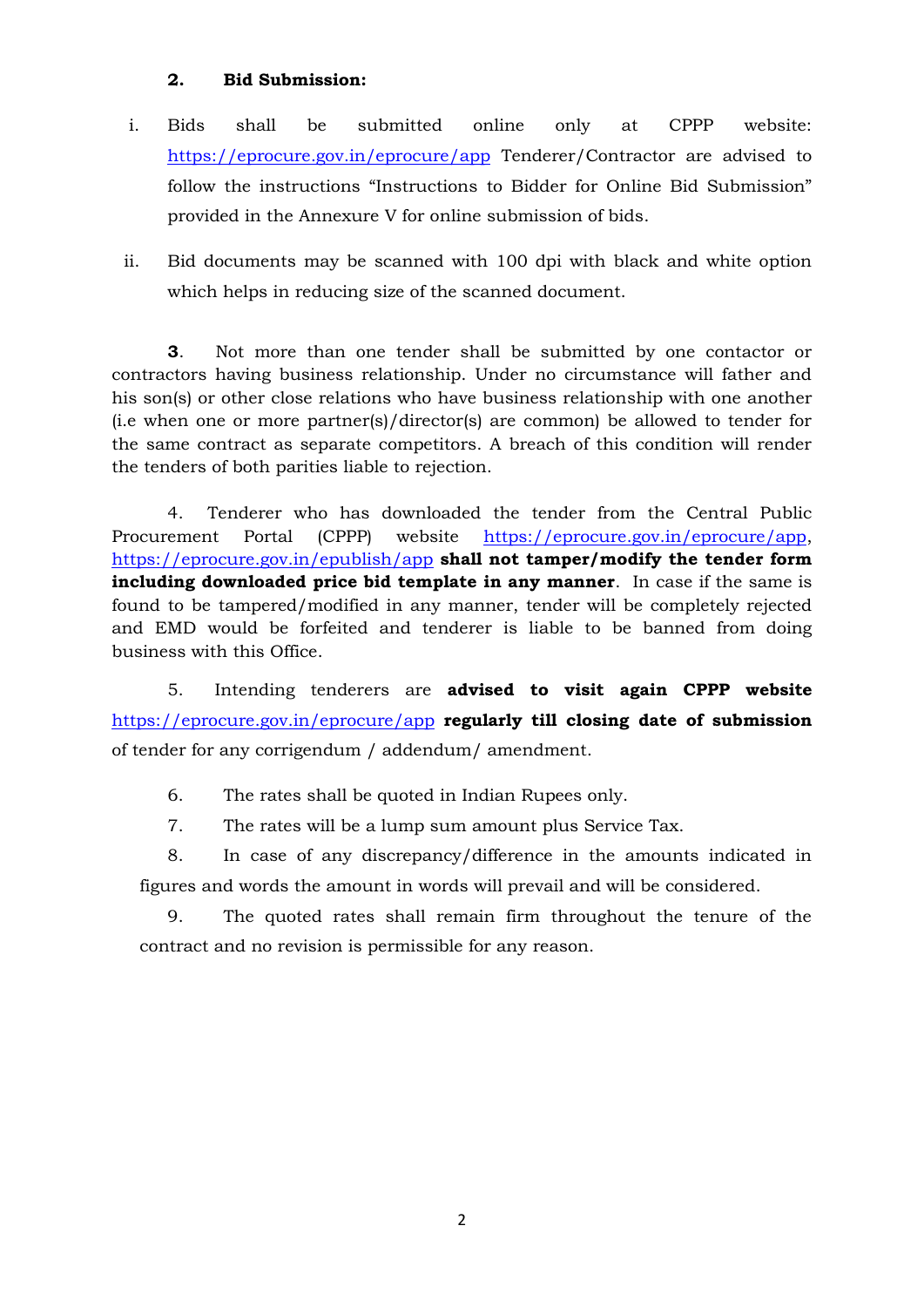# **TERMS AND CONDITIONS FOR CARETAKING / CATERING AND MAINTENANCE SERVICES FOR NUNGAMBAKKAM & K. K. NAGAR GUEST HOUSE.**

1. An experienced caretaker should be employed by the Contractor who should be available 24 hours in a day and all the 7 days in the week in the Guest House. Bidder should have minimum three years of experience in providing similar services to various organizations.

2. The personnel deployed should be well experienced and trained adequately and of sound health. They should be well behaved and well mannered. They should be provided with uniforms and identity cards prominently displayed. They should have knowledge of local language and preferably Hindi & English also.

3. If a particular person is absent on any day another person should be deployed in his/her place.

4. The Contractor shall be responsible for the proper cleaning, mopping and should keep the guest house, its towels, kitchen and toilets neat and tidy. The cost of required cleaning/washing materials etc has to be borne by the Contractor.

- 5. The duties of the Caretaker cum cook shall include:
- a. Receiving and logging of guest/visitors and taking reservations.
- b. Coordinating with the department regarding guest arrivals.
- c. Maintenance of cleanliness of guest house. Attending telephones and guests' requests round the clock. Sweeping & Mopping of flooring on daily basis. Making of beds and changing of bed linens.
- d. Cleaning of toilets/electrical fittings/furniture on weekly basis.
- e. Scrubbing and floor washing on weekly basis.
- f. Maintenance of visitor check in / checkout file.
- g. Maintenance of inventory file.

h. Maintenance of Guest Booking Register.

i. Collection of room rent as well as service charges under printed bills and its remittance to the Government Account in bank by challans on weekly basis and submission of the challan copies to the Department (PRO) along with other connected documents.

j. Payment of electricity bill by having coordination with department.

k. Maintenance of accounts in respect of guest house and phone call and STD Call register and maintaining liaison with CPWD authorities to get civil/electrical maintenance works done by them.

l. Rooms should be given to persons allotted by the department only and it should be ensured that there is no unauthorized occupation of rooms and misuse of facilities.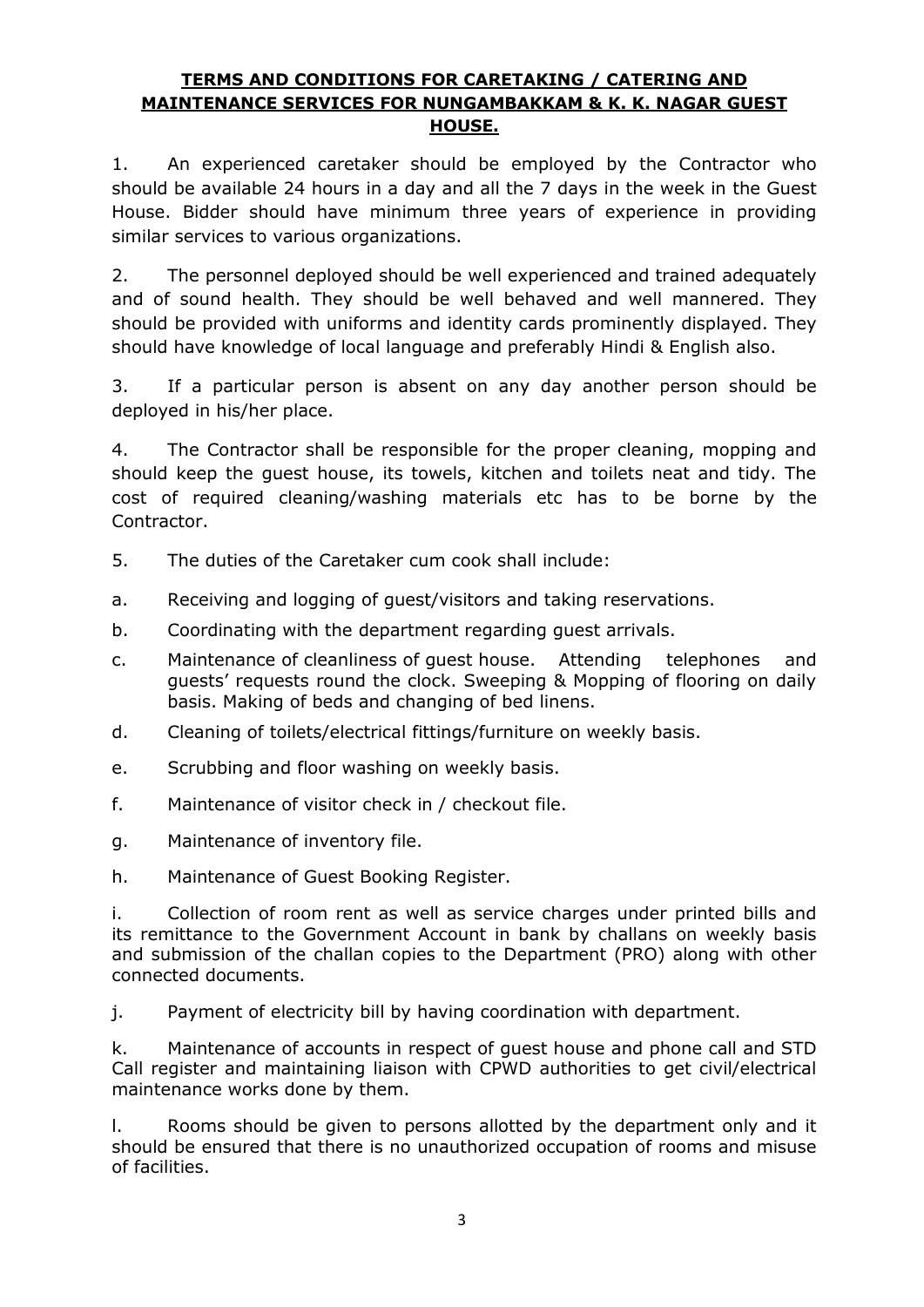m. It shall be the duty of the caretaker that housekeeping materials such as sample soaps, room spray, toilet rolls, odonil, mosquito repellants etc. (as per the request of the guest) are provided for use by the guests.

n. All the equipments such as Colour TV, Set Top Box, Refrigerator, Microwave Oven, Air Conditioner, Washing Machines, Grinder, Mixie etc., and other equipments available in the guest house shall be kept clean and looked after properly. If any item comes up for repair, the same shall be reported to the Department so that the Department would do the needful.

o. Good quality drinking water, Tea, Coffee, Breakfast, Lunch and Dinner may be provided at the request and at the cost of occupants. The bills for the said items will be prepared by the Caretaker-cum-cook and amounts collected from the guests separately. The accounts of the said bills will be maintained by the caretaker and will be subject to scrutiny by the PRO section. Department shall supply water cans which can be supplied through a dispenser / jugs to be placed in the rooms.

6. The Contractor shall be responsible for any commissions and omissions of the caretaker employed by him.

7. The Contractor must have obtained Permanent Account Number (PAN) under Income Tax.

8. The staff employed by the Contractor shall have no right to any employment in the department based on the service rendered on any other basis, and it is purely contractual responsibility through the Contractor.

9. The Contractor shall supervise the functioning of the caretakers within their limitations and shall take all measures that will enable the guest house service an effective and admirable one in general.

10. Energy saving and water conservation is essential and the contractor should ensure that the lights, fans etc. are switched off when the guest are not in the rooms.

11. The contractor should ensure that sufficient security coverage is provided to the guest house by posting required number of guards and should provide round the clock security service and will be responsible for any theft or loss of the Government property in the guest house. The security guards should be in proper uniform.

12. The contract will be valid for a period of one year and can be terminated by giving one month notice on either side. It the service is not satisfactory, the department reserves the right to terminate the contract by giving one month notice.

13. Any dispute arising out of this agreement or that which may arise in future, shall be resolved by taking recourse to mutual settlement, arbitration/conciliation clauses formulated by International Centre of Alternative Dispute Resolution (ICADR), failing which the dispute will be subject to Chennai jurisdiction only.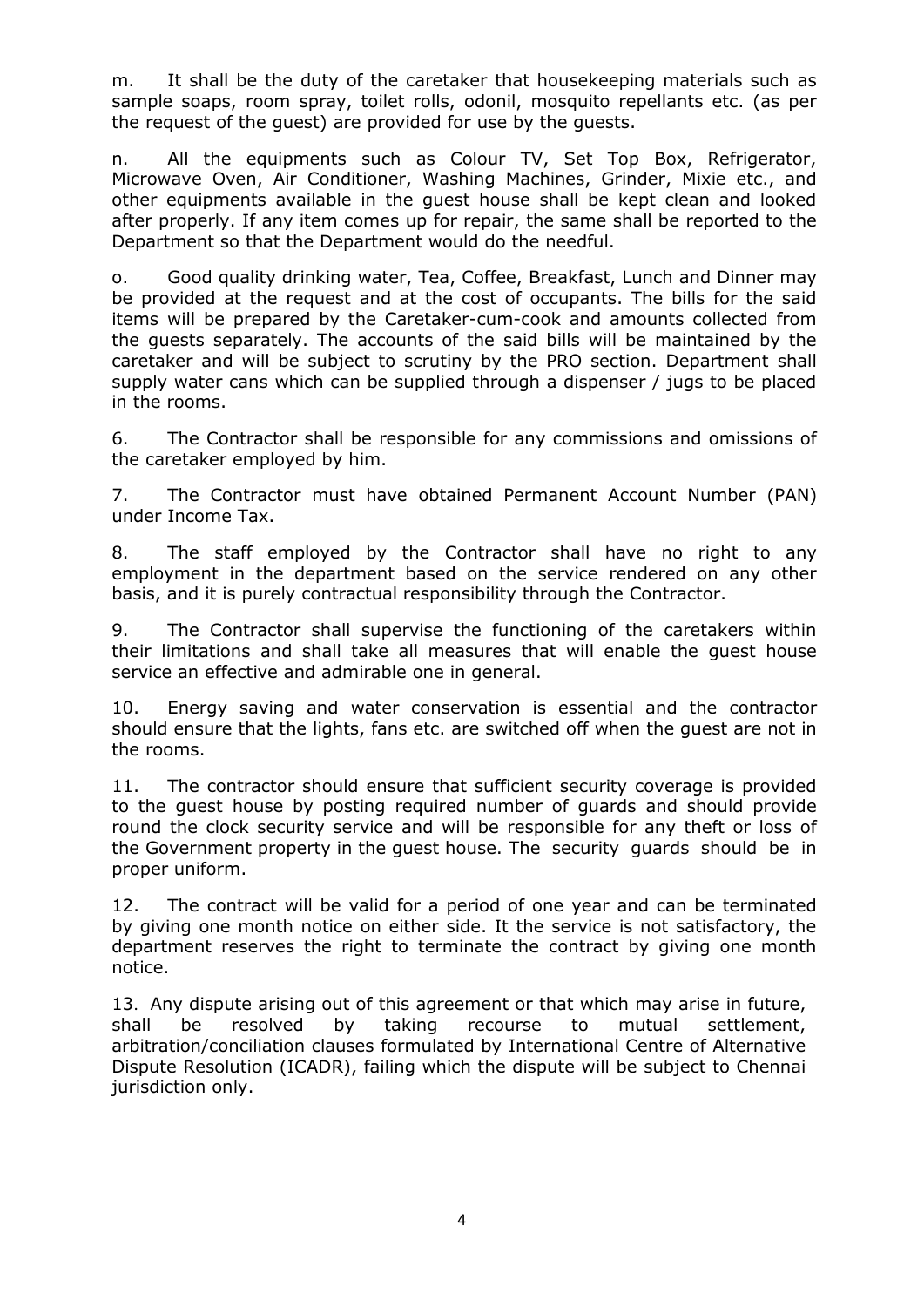### **ANNEXURE-I**

# **APPLICATION FORM**

### **TO NOTICE INVITING TENDER FOR PROVIDING "CARETAKING / CATERING / MAINTENANCE SERVICES" FOR NUNGAMBAKKAM & K. K. NAGAR GUEST HOUSE**

| $\mathbf{1}$ | Name of the Service Provider                                                                               |   |  |  |  |  |
|--------------|------------------------------------------------------------------------------------------------------------|---|--|--|--|--|
| 2            | Address (With Tel No., Fax No. &<br>Email id.)                                                             | ÷ |  |  |  |  |
| 3            | Name & Address of the proprietor /<br>Partners<br><b>Directors</b><br>(With Mobile No.)                    |   |  |  |  |  |
| 4            | Contact person(s) name<br>(with mobile number)                                                             |   |  |  |  |  |
| 5            | Permanent Account Number (PAN)<br>Service Tax Regn. No                                                     | ٠ |  |  |  |  |
| 6            | Total number of persons<br>be<br>to<br>engaged:-<br>1. Caretaker cum Cook<br>2. Assistant<br>3. Office Boy |   |  |  |  |  |

#### **DECLARATION**

I hereby certify that the information furnished above is true and correct to the best of my/ our knowledge. I understand that in case any deviation is found in the above statement at any stage, I /we will be blacklisted and will not have any dealing with the Department in future.

(Signature of Authorized signatory with date)

The following documents are to be furnished / uploaded by the Service Provider along with **Technical Bid** as above:

- i) Signed and scanned copy of Certificates, PAN No and Service Tax Registration.
- ii) Signed and Scanned Copy of **Tender Acceptance Letter** & **Letter of authorization to submit bid**.
- iii) An undertaking (self-certificate) that the **agency hasn't been blacklisted** by a Central / State / UT Government institution and there has been no litigation with any government department on account of IT services.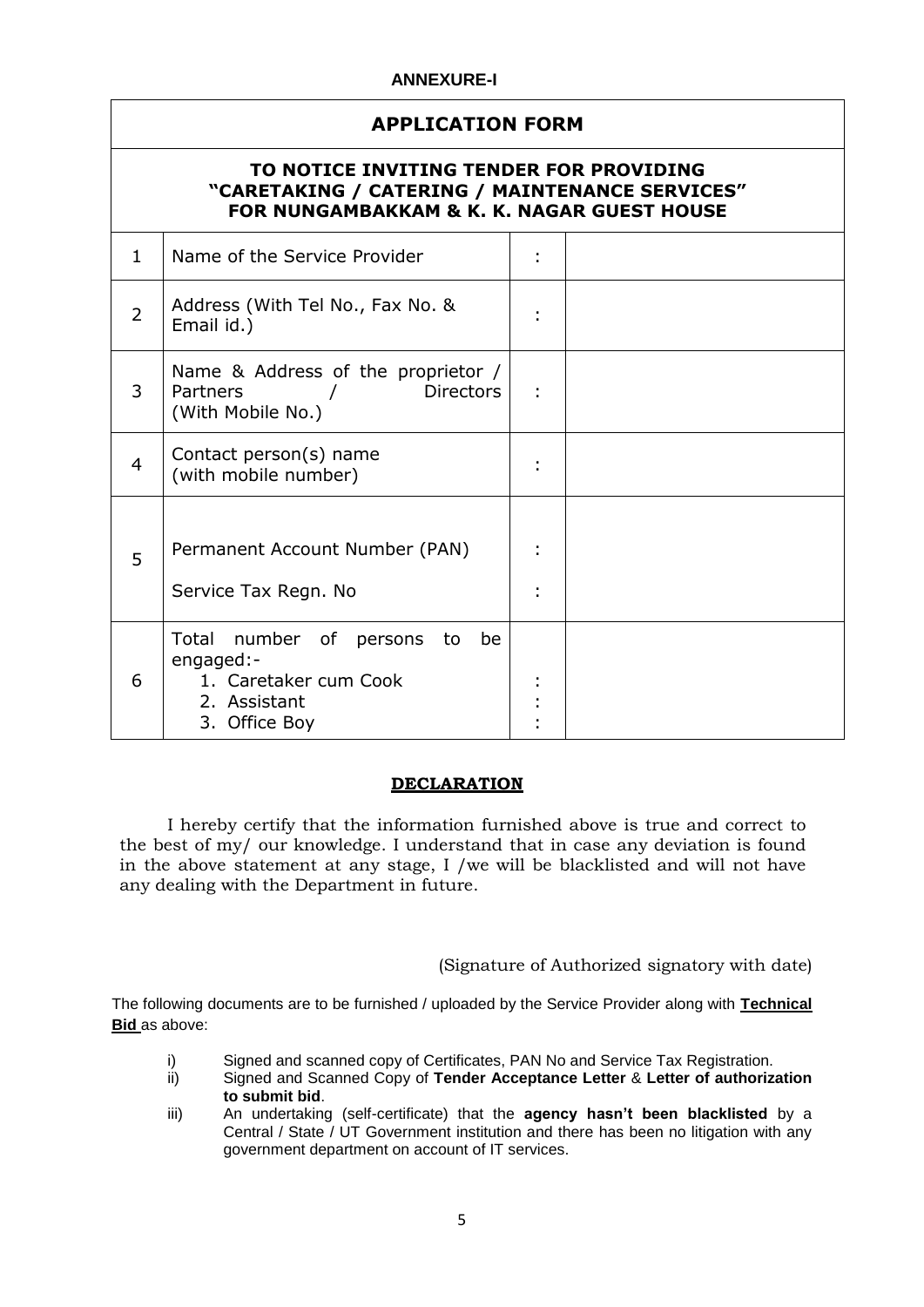#### **I. TENDER ROCESS:**

1. Tenders are invited in two parts i.e. (1) Qualifying Bid (2) Financial Bid.

2. The tender form for qualifying bid in pro-forma prescribed in Annexure - I and the tender documents for the financial bid in pro-forma prescribed in form of BoQ complete in all aspects shall be uploaded /submitted on CPPP site. The Qualifying Bids will be opened on 09**.05.2017 at 11.00 a.m.** in the presence of bidders at the **Principal Commissioner of Central Excise, Chennai - I Commissionerate Office, Chennai-34.** The date and time of opening of "Financial Bid" will be intimated to the eligible bidders after opening the "Qualifying Bids". Absence of the bidders shall not annul the above process and the bids would be processed with the remarks "Bidders Absent".

3. The tenderer shall sign and stamp each page of this tender document and all other enclosures appended to it as a token of having read and understood the terms and conditions contained herein and submit the same along with the qualifying bid. The tenderer would fill up the information in the prescribed Annexures and BoQ enclosed, in clear and legible terms. The tender documents are not transferable.

4**. The bidders shall quote their rates for the service to be provided as "PER MONTH Basis" (in both words and figures)** and the same would not be payable over and above the rates thus quoted.

5. This office reserves the right to postpone/and/or extend the date of receipt/opening of Rates/Quotations or to withdraw the same, without assigning any reason thereof.

6. This office reserves the right to accept or reject any bid, and to annul the bidding process and reject all bids at any time, without thereby incurring any liability to the affected Bidder or Bidders or any obligations to inform the affected Bidder or Bidders of the grounds for such action.

7. Incomplete bid documents shall be rejected. The valid qualifying bids shall be scrutinized by the Department to short-list the eligible bidders. The financial bids of the short listed bidders will be opened later. Late submission of tenders shall not be accepted. The short listed tender along with the documents will be submitted to the "**Competent authority"** and upon approval by the "**Competent authority"** the successful bidders will be intimated about the award of contract to them.

6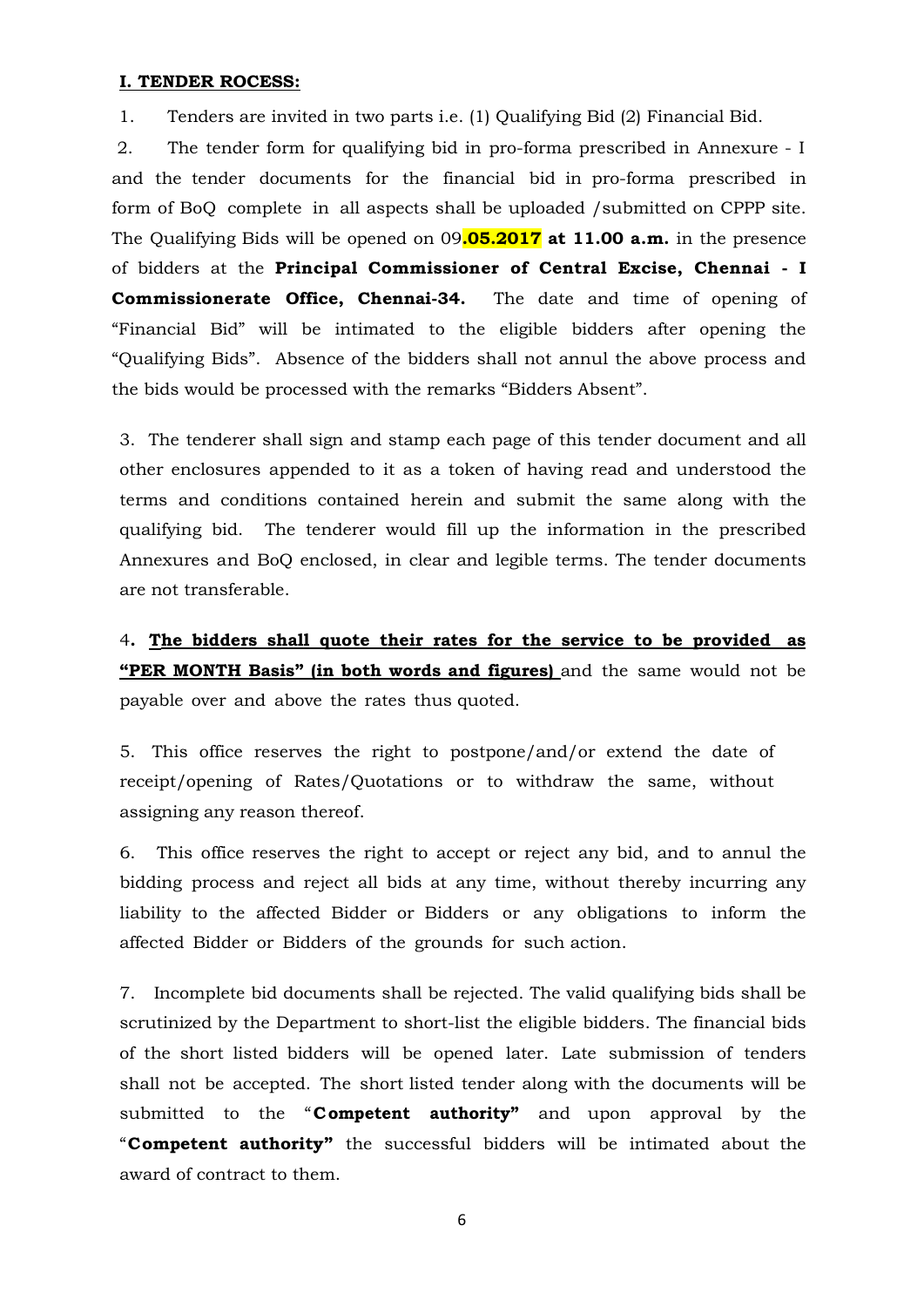# **Submission of Tender**

- **i.** Th**e tender shall be submitted online in Two parts, viz., Technical bid and Financial bid.**
- ii. All the pages of bid being submitted must be signed and sequentially numbered by the bidder irrespective of nature of content of the documents before uploading.
- iii. The offers submitted by Telegram/Fax/email shall not be considered. No correspondence will be entertained in this matter. After opening of Technical Bid, the original documents as per requirement of the etender document will be verified by this office.
- iv. This office reserves the rights to seek any document in original For verification at any stage of tender process.
- v. After evaluation of bid, all bidders will get the information regarding their eligibility/ pre-qualification on website. Thereafter, a system generated e-mail confirmation will be sent to all successful bidders. The bidders can check the same from the portal.
- vi. The Financial bid of the successful bidders (i.e qualified in Technical bid) will be decrypted and opened on-line, on the scheduled date after the pre-scheduled time by the bid openers. The bidder will get information regarding the status of their financial bid and ranking of bidder on website.

# **Technical Bid**

 The following documents are to be furnished by the Contractor along with **Technical Bid** as per the tender document:

- i) Signed and scanned copy of Certificates like PAN No. and Service Tax registration.
- ii) Signed and Scanned Copy of **Tender Acceptance Letter** & **Letter of authorization to submit bid**.
- iii) An undertaking (self-certificate) that the **agency hasn't been blacklisted** by a Central / State/UT Government institution and there has been no litigation with any government department on account of IT services.

# **FINANCIAL BID**

- (a) Financial bid document in the form of BOQ\_XXXX .xls
- (b) Enclosure to financial bid in pdf

 Sd/- (T. R. GAJALAKSHMI) ADDITIONAL COMMISSIONER (P&V)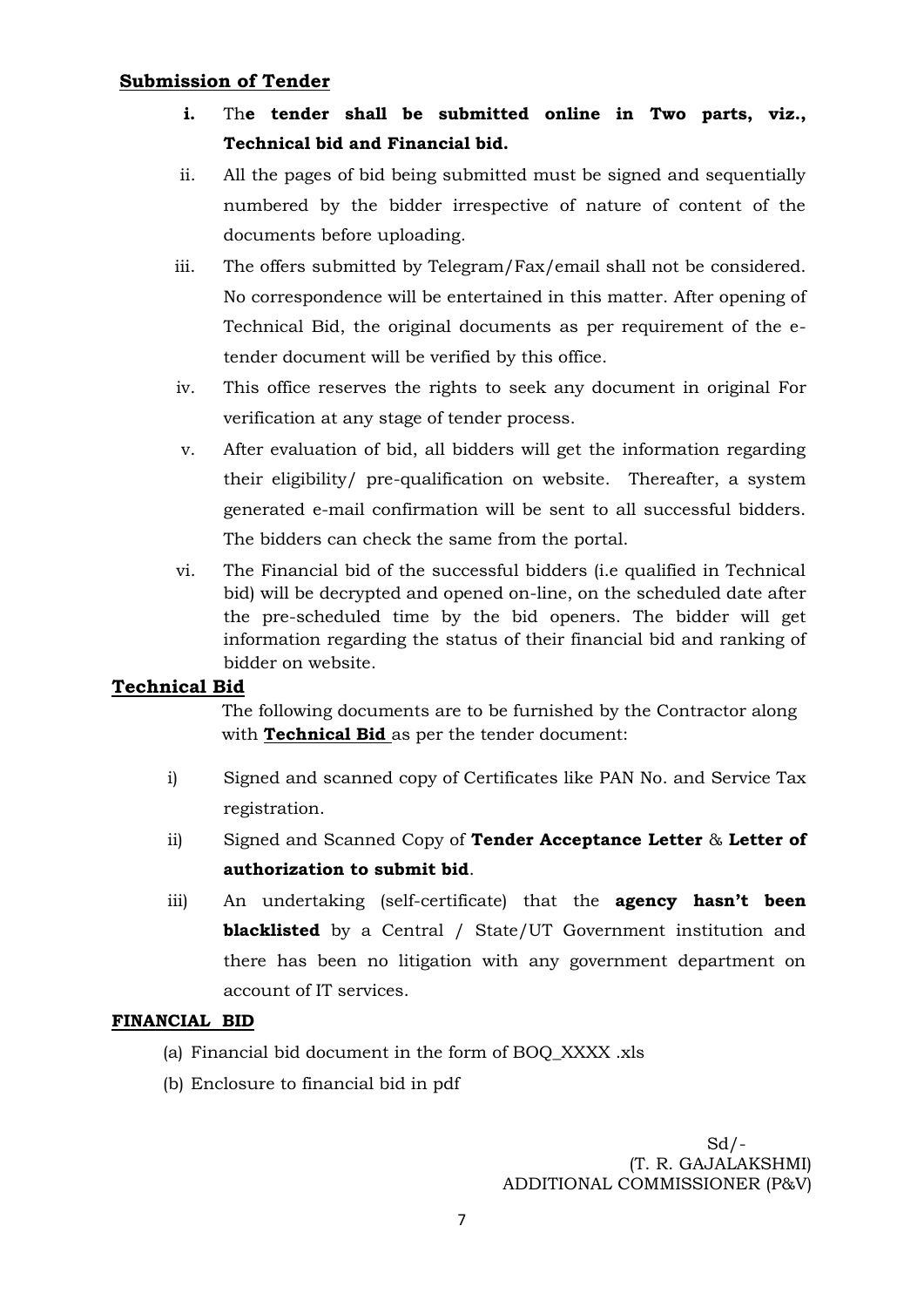### **ANNEXURE-II**

# **PRICE/ FINANCIAL BID DOCUMENT**

 $\frac{1}{2}$  ,  $\frac{1}{2}$  ,  $\frac{1}{2}$  ,  $\frac{1}{2}$  ,  $\frac{1}{2}$  ,  $\frac{1}{2}$  ,  $\frac{1}{2}$  ,  $\frac{1}{2}$  ,  $\frac{1}{2}$  ,  $\frac{1}{2}$  ,  $\frac{1}{2}$  ,  $\frac{1}{2}$  ,  $\frac{1}{2}$  ,  $\frac{1}{2}$  ,  $\frac{1}{2}$  ,  $\frac{1}{2}$  ,  $\frac{1}{2}$  ,  $\frac{1}{2}$  ,  $\frac{1$ 

- (a) Price bid undertaking
- (b) Schedule of price bid in the form of BOQ\_Housekeeping.xls

# **PRICE BID UNDERTAKING**

From: (Full name and address of the Bidder)\_\_\_\_\_\_\_\_\_\_\_\_\_\_\_\_\_\_\_\_\_\_

To,

The Principal Commissioner,

Central Excise,

Chennai-I Commissionerate,

Chennai.

Dear Sir/Madam,

I submit the Price Bid for\_\_\_\_\_\_\_\_\_\_\_\_\_\_\_\_\_\_\_\_\_\_\_\_\_\_\_\_\_\_\_\_\_\_\_\_\_\_\_\_\_\_ and related activities as envisaged in the Bid document.

2. I have thoroughly examined and understood all the terms and conditions as contained in the Bid document, and agree to abide by them.

3. I offer to work at the rates as indicated in the price Bid, inclusive of all applicable taxes except Service Tax.

4. I also undertake to pay the minimum wages and other applicable statutory benefits to my employees as per norms and there will not be any deviation from the norms.

Yours faithfully

Signature of Authorized Representative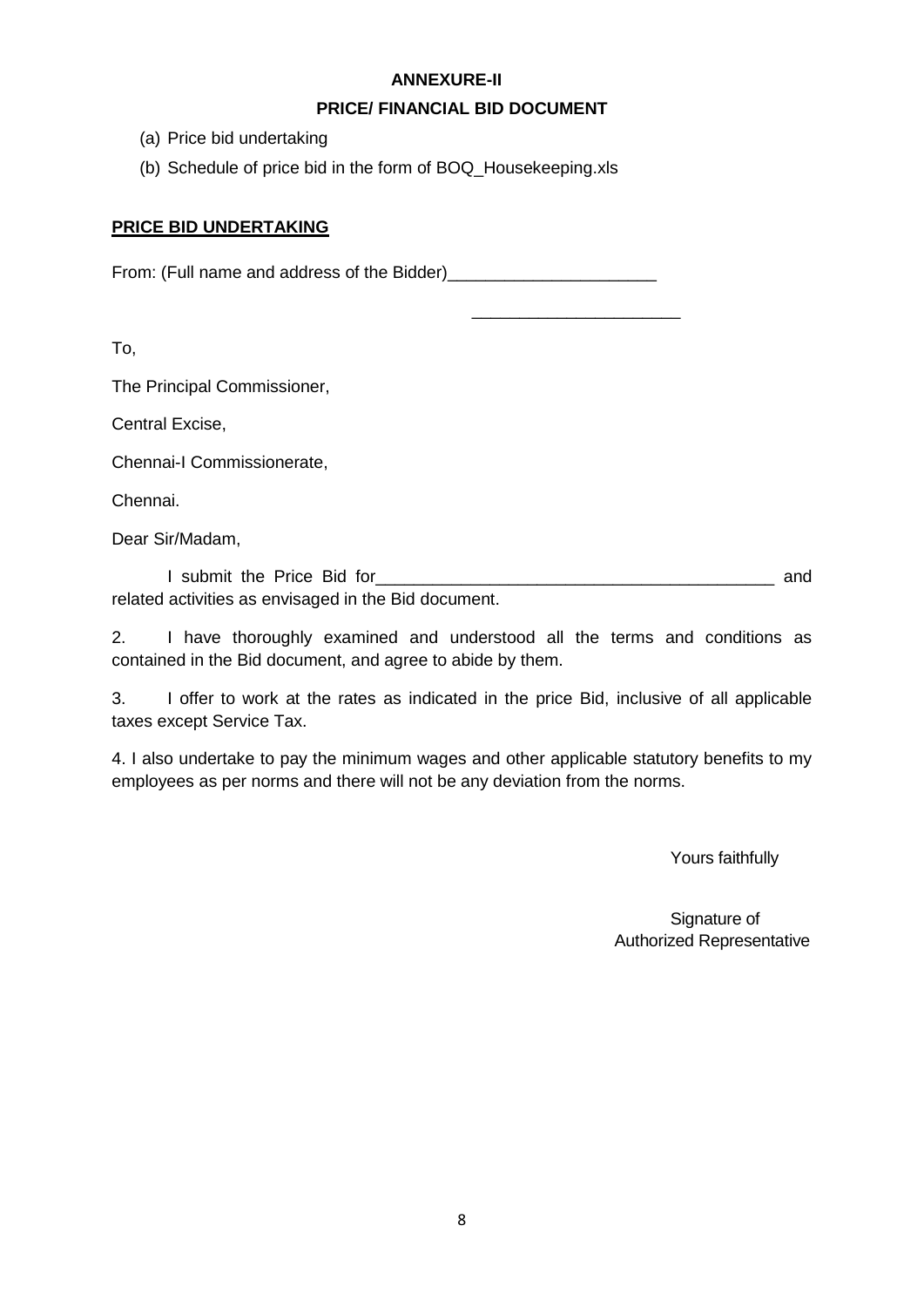### **ANNEXURE-III UNDERTAKING BY THE BIDDER**

| I/We                                                            | undertake                                                                                                       | that | my/our | firm | M/s |  |  |  |  |
|-----------------------------------------------------------------|-----------------------------------------------------------------------------------------------------------------|------|--------|------|-----|--|--|--|--|
|                                                                 | discussions and the been blacklisted by the settle of the settle settle of the settle settle settle set and the |      |        |      |     |  |  |  |  |
| any Govt. Department/Public Sector Undertaking/Autonomous Body. |                                                                                                                 |      |        |      |     |  |  |  |  |
|                                                                 |                                                                                                                 |      |        |      |     |  |  |  |  |

of Shri……………………………………………………………. Proprietor/Partner/Director/Authorized signatory of M/s ………………………………………………………. am competent to sign this declaration and execute this tender document.

3. I have carefully read and understood all the term and conditions of the tender and undertake to abide by them.

4. The information / documents furnished alongwith the above application are true and correct to the best of my knowledge and belief. I/ We, am/are well aware of the fact that furnishing of any false information / fabricated document would lead to rejection of my tender at any stage besides liabilities towards prosecution under appropriate law.

5. I/We understand that in case any deviation is found in the above statement at any stage, my/our concern/firm/co. shall be blacklisted and shall not have any dealing with the Department in future.

Date: Date: Signature of the authorized Signatory of the firm/ Place: Company/Organization Office Stamp/Seal: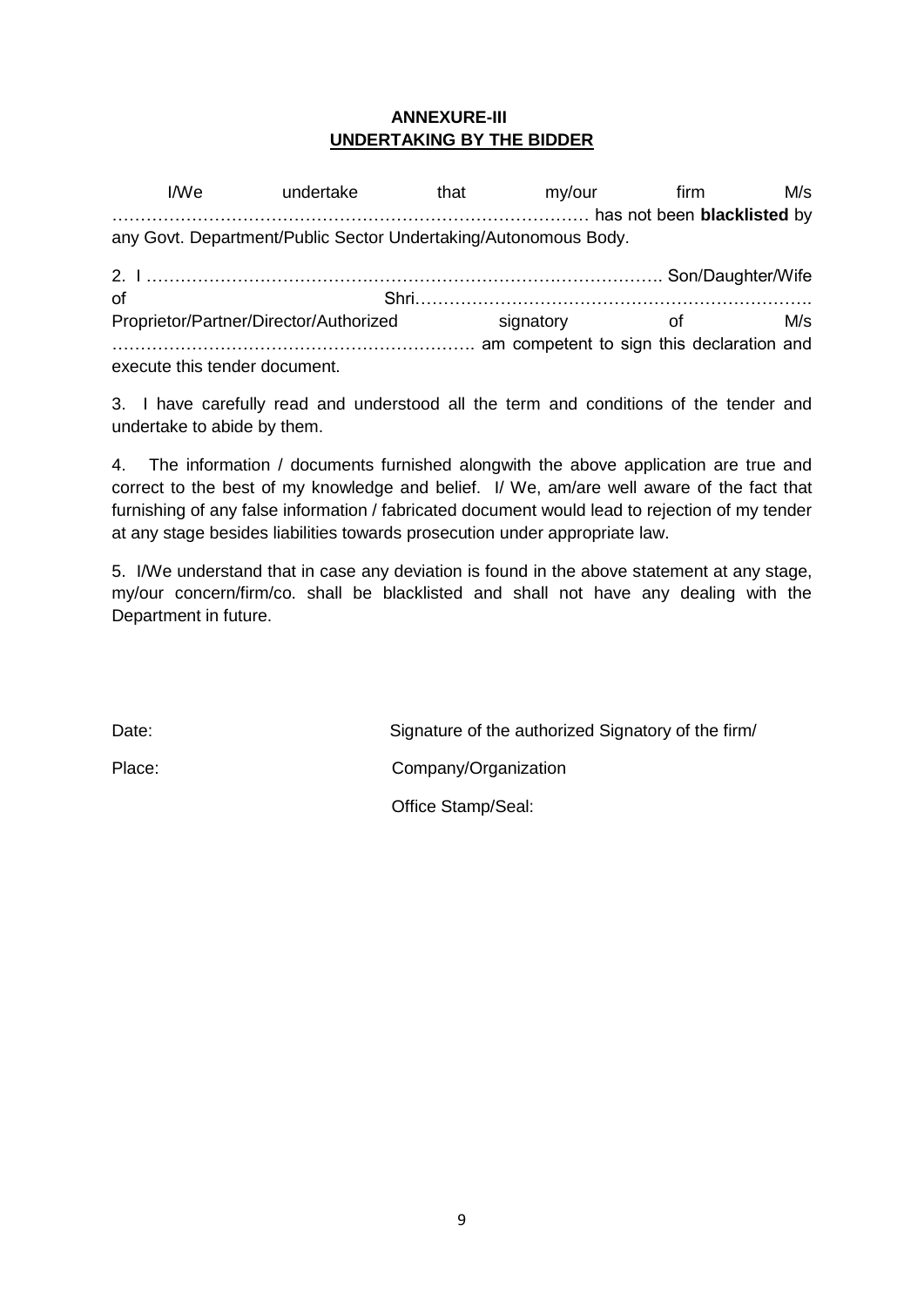#### **Annexure-IV TENDER ACCEPTANCE LETTER (To be given on Company Letter Head)**

discussion of the contract of the contract of the contract of the contract of the contract of the contract of the contract of the contract of the contract of the contract of the contract of the contract of the contract of

To, The Principal Commissioner, Central Excise, Chennai-I Commissionerate, 26/1, Mahatma Gandhi Road, Nungambakkam, Chennai - 600034

Sub: Acceptance of Terms & Conditions of Tender.

Tender Reference No:

Name of Tender / Work: -

Dear Sir,

 $\overline{\phantom{a}}$ 

 $\overline{\phantom{a}}$ 

 $\overline{\phantom{a}}$ 

 $\overline{\phantom{a}}$ 

 $\overline{\phantom{a}}$ 

 $\overline{\phantom{a}}$ 

1. I/ We have downloaded / obtained the tender document(s) for the above mentioned "Tender/Work" from the web site(s) namely: \_\_\_\_\_\_\_\_\_\_\_\_\_\_\_\_\_\_\_\_\_\_\_\_\_\_\_\_\_\_\_\_\_\_\_\_\_\_\_\_\_\_\_\_\_\_\_\_\_\_\_\_\_\_\_\_\_\_\_\_\_\_\_\_\_\_\_\_\_\_\_\_\_\_\_\_\_\_\_\_\_

\_\_\_\_\_\_\_\_\_\_\_\_\_\_\_\_\_\_\_\_\_\_\_\_\_\_\_\_\_\_\_\_\_\_\_\_\_\_\_\_\_\_\_\_\_\_\_\_\_\_\_\_\_\_\_\_\_\_\_\_\_\_\_\_\_\_\_\_\_\_\_\_\_\_\_\_\_\_\_\_\_

\_\_\_\_\_\_\_\_\_\_\_\_\_\_\_\_\_\_\_\_\_\_\_\_\_\_\_\_\_\_\_\_\_\_\_\_\_\_\_\_\_\_\_\_\_\_\_\_\_\_\_\_\_\_\_\_\_\_\_\_\_\_\_\_\_\_\_\_\_\_\_\_\_\_\_\_\_\_\_\_\_ \_\_\_\_\_\_\_\_\_\_\_\_\_\_\_\_\_\_\_\_\_\_\_\_\_\_\_\_\_\_\_\_\_\_\_\_\_\_\_\_\_\_\_\_\_\_\_\_\_\_\_\_\_\_\_\_\_\_\_\_\_\_\_\_\_\_\_\_\_\_\_\_\_\_\_\_\_\_\_\_\_

\_\_\_\_\_\_\_\_\_\_\_\_\_\_\_\_\_\_\_\_\_\_\_\_\_\_\_\_\_\_\_\_\_\_\_\_\_\_\_\_\_\_\_\_\_\_\_\_\_\_\_\_\_\_\_\_\_\_\_\_\_\_\_\_\_\_\_\_\_\_\_\_\_\_\_\_\_\_\_\_\_

\_\_\_\_\_\_\_\_\_\_\_\_\_\_\_\_\_\_\_\_\_\_\_\_\_\_\_\_\_\_\_\_\_\_\_\_\_\_\_\_\_\_\_\_\_\_\_\_\_\_\_\_\_\_\_\_\_\_\_\_\_\_\_\_\_\_\_\_\_\_\_\_\_\_\_\_\_\_\_\_\_

\_\_\_\_\_\_\_\_\_\_\_\_\_\_\_\_\_\_\_\_\_\_\_\_\_\_\_\_\_\_\_\_\_\_\_\_\_\_\_\_\_\_\_\_\_\_\_\_\_\_\_\_\_\_\_\_\_\_\_\_\_\_\_\_\_\_\_\_\_\_\_\_\_\_\_\_\_\_\_\_\_

as per your advertisement, given in the above mentioned website(s).

2. I / We hereby certify that I / we have read the entire terms and conditions of the tender documents from Page No. \_\_\_\_\_\_\_ to \_\_\_\_\_\_ (including all documents like annexure(s), schedule(s), etc .,), which form part of the contract agreement and I / we shall abide hereby by the terms / conditions / clauses contained therein.

3. The corrigendum(s) issued from time to time by your department/ organisation too have also been taken into consideration, while submitting this acceptance letter.

4. I / We hereby unconditionally accept the tender conditions of above mentioned tender document(s) / corrigendum(s) in its totality / entirety.

5. I / We do hereby declare that our Firm has not been blacklisted/ debarred by any Govt. Department/Public sector undertaking.

6. I / We certify that all information furnished by the our Firm is true & correct and in the event that the information is found to be incorrect/untrue or found violated, then your department/ organization shall without giving any notice or reason therefore or summarily reject the bid or terminate the contract , without prejudice to any other rights or remedy including the forfeiture of the full said earnest money deposit absolutely.

Yours Faithfully,

(Signature of the Bidder, with Official Seal)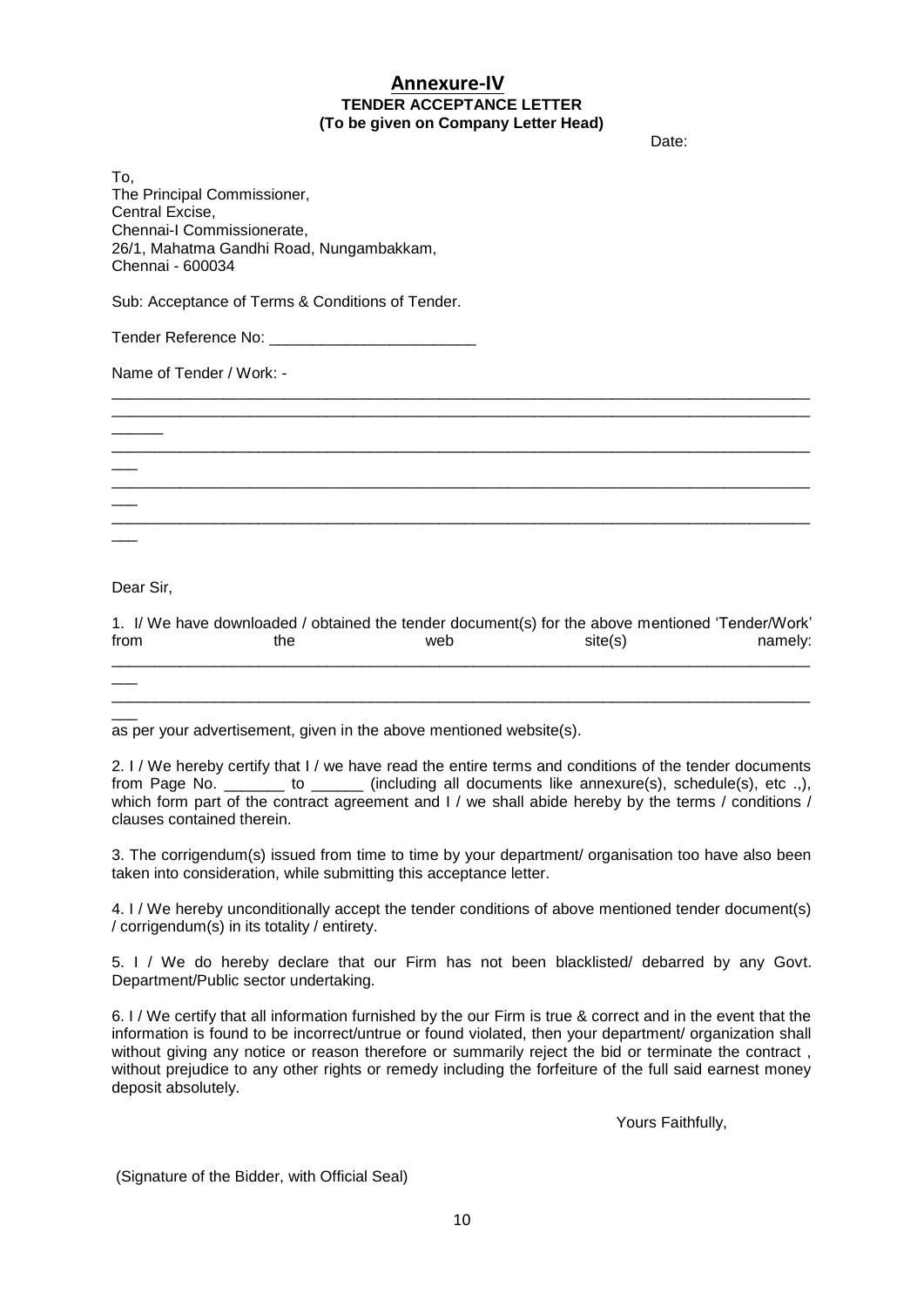# **Annexure-V**

# **Instructions for Online Bid Submission:**

The bidders are required to submit soft copies of their bids electronically on the CPP Portal, using valid Digital Signature Certificates. The instructions given below are meant to assist the bidders in registering on the CPP Portal, prepare their bids in accordance with the requirements and submitting their bids online on the CPP Portal.

More information useful for submitting online bids on the CPP Portal may be obtained at: <https://eprocure.gov.in/eprocure/app>**.**

#### **REGISTRATION**

- 1) Bidders are required to enroll on the e-Procurement module of the Central Public Procurement Portal (URL: [https://eprocure.gov.in/eprocure/app\)](https://eprocure.gov.in/eprocure/app) by clicking on the link "**Online bidder Enrollment**" on the CPP Portal which is free of charge.
- 2) As part of the enrolment process, the bidders will be required to choose a unique username and assign a password for their accounts.
- 3) Bidders are advised to register their valid email address and mobile numbers as part of the registration process. These would be used for any communication from the CPP Portal.
- 4) Upon enrolment, the bidders will be required to register their valid Digital Signature Certificate (Class II or Class III Certificates with signing key usage) issued by any Certifying Authority recognized by CCA India (e.g. Sify / nCode / eMudhra etc.), with their profile.
- 5) Only one valid DSC should be registered by a bidder. Please note that the bidders are responsible to ensure that they do not lend their DSC"s to others which may lead to misuse.
- 6) Bidder then logs in to the site through the secured log-in by entering their user ID / password and the password of the DSC / e-Token.

# **SEARCHING FOR TENDER DOCUMENTS**

- 1) There are various search options built in the CPP Portal, to facilitate bidders to search active tenders by several parameters. These parameters could include Tender ID, Organization Name, Location, Date, Value, etc. There is also an option of advanced search for tenders, wherein the bidders may combine a number of search parameters such as Organization Name, Form of Contract, Location, Date, Other keywords etc. to search for a tender published on the CPP Portal.
- 2) Once the bidders have selected the tenders they are interested in, they may download the required documents / tender schedules. These tenders can be moved to the respective "My Tenders" folder. This would enable the CPP Portal to intimate the bidders through SMS / e-mail in case there is any corrigendum issued to the tender document.
- 3) The bidder should make a note of the unique Tender ID assigned to each tender, in case they want to obtain any clarification / help from the Helpdesk.

#### **PREPARATION OF BIDS**

1) Bidder should take into account any corrigendum published on the tender document before submitting their bids.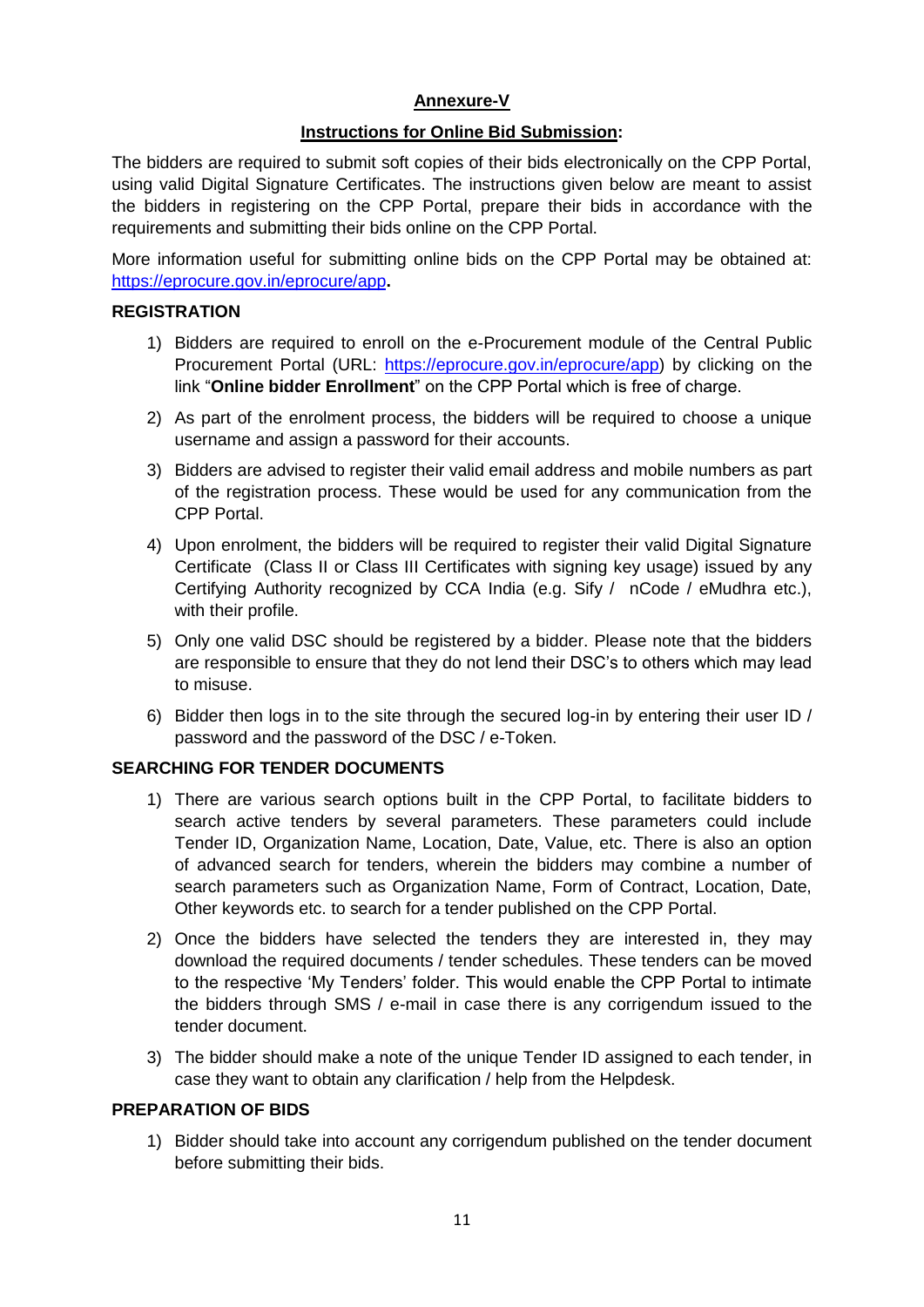- 2) Please go through the tender advertisement and the tender document carefully to understand the documents required to be submitted as part of the bid. Please note the number of covers in which the bid documents have to be submitted, the number of documents - including the names and content of each of the document that need to be submitted. Any deviations from these may lead to rejection of the bid.
- 3) Bidder, in advance, should get ready the bid documents to be submitted as indicated in the tender document / schedule and generally, they can be in PDF / XLS / RAR / DWF/JPG formats. Bid documents may be scanned with 100 dpi with black and white option which helps in reducing size of the scanned document.
- 4) To avoid the time and effort required in uploading the same set of standard documents which are required to be submitted as a part of every bid, a provision of uploading such standard documents (e.g. PAN card copy, annual reports, auditor certificates etc.) has been provided to the bidders. Bidders can use "My Space" or "Other Important Documents" area available to them to upload such documents. These documents may be directly submitted from the "My Space" area while submitting a bid, and need not be uploaded again and again. This will lead to a reduction in the time required for bid submission process.

#### **SUBMISSION OF BIDS**

- 1) Bidder should log into the site well in advance for bid submission so that they can upload the bid in time i.e. on or before the bid submission time. Bidder will be responsible for any delay due to other issues.
- 2) The bidder has to digitally sign and upload the required bid documents one by one as indicated in the tender document.
- 3) Bidder has to select the payment option as "offline" to pay the tender fee / EMD as applicable and enter details of the instrument.
- 4) Bidder should prepare the EMD as per the instructions specified in the tender document. The original should be posted/couriered/given in person to the concerned official, latest by the last date of bid submission or as specified in the tender documents. The details of the DD/any other accepted instrument, physically sent, should tally with the details available in the scanned copy and the data entered during bid submission time. Otherwise the uploaded bid will be rejected.
- 5) Bidders are requested to note that they should necessarily submit their financial bids in the format provided and no other format is acceptable. If the price bid has been given as a standard BoQ format with the tender document, then the same is to be downloaded and to be filled by all the bidders. Bidders are required to download the BoQ file, open it and complete the coloured (unprotected) cells with their respective financial quotes and other details (such as name of the bidder). No other cells should be changed. Once the details have been completed, the bidder should save it and submit it online, without changing the filename. If the BoQ file is found to be modified by the bidder, the bid will be rejected.
- 6) The server time (which is displayed on the bidders" dashboard) will be considered as the standard time for referencing the deadlines for submission of the bids by the bidders, opening of bids etc. The bidders should follow this time during bid submission.
- 7) All the documents being submitted by the bidders would be encrypted using PKI encryption techniques to ensure the secrecy of the data. The data entered cannot be viewed by unauthorized persons until the time of bid opening. The confidentiality of the bids is maintained using the secured Socket Layer 128 bit encryption